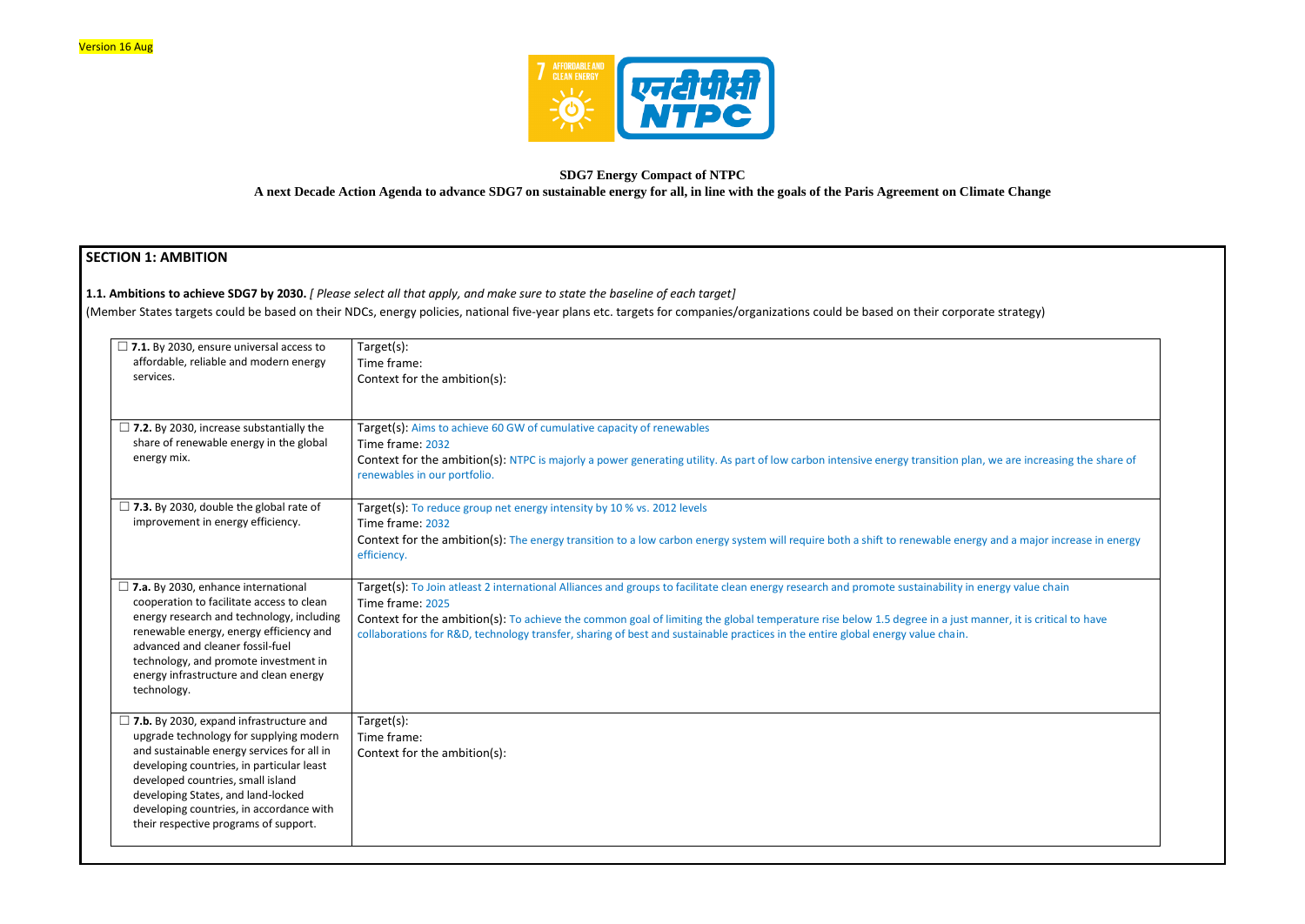Target(s): Time frame: Context for the ambition(s):

**1.2. Other ambitions in support of SDG7 by 2030 and net-zero emissions by 2050.** *[Please describe below e.g., coal phase out or reforming fossil fuel subsidies etc.]*

# **SECTION 2: ACTIONS TO ACHIEVE THE AMBITION**

2.1. Please add at least one key action for each of the elaborated ambition(s) from section 1. *[Please add rows as needed].*

| Description of action (please specify for which ambition from Section 1) (7.2. By 2030, increase substantially the share of renewable energy in the global energy<br>mix.)                                                                                                                                              |                  |
|-------------------------------------------------------------------------------------------------------------------------------------------------------------------------------------------------------------------------------------------------------------------------------------------------------------------------|------------------|
| · NTPC will intensify its efforts in increasing its renewable portfolio by participating in all Tariff based bidding, CPSU scheme and UMREPP park and<br>project development schemes                                                                                                                                    |                  |
| · NTPC will also explore opportunities of acquisition of Renewables assets                                                                                                                                                                                                                                              |                  |
| · NTPC will facilitate development of solar projects across globe either as an intermediary or Project consultant                                                                                                                                                                                                       |                  |
| Description of action (please specify for which ambition from Section 1) (7.3. By2030, double the global rate of improvement in energy efficiency.)<br>· NTPC will implement latest technologies and process improvements to save energy all across its business units                                                  | Start: 2021 End  |
| · NTPC will continually strive towards upgradation of existing generation fleet with the most efficient and less energy intensive systems                                                                                                                                                                               |                  |
| Description of action (please specify for which ambition from Section 1) (7.a. By 2030, enhance international cooperation)                                                                                                                                                                                              | Start: 2021 End  |
| · NTPC will increase its geo-strategic reach and explore collaborations with global players and expert in field of clean energy technology and finance<br>· NTPC will increase interactions with global and domestic energy players through alliances for promotion of sustainability in the entire energy value chain. |                  |
| Description of action (please specify for which ambition from Section 1)                                                                                                                                                                                                                                                | Start: End Date: |
|                                                                                                                                                                                                                                                                                                                         |                  |
|                                                                                                                                                                                                                                                                                                                         |                  |

| Start: 2021 End Date: 2032 |  |
|----------------------------|--|
|                            |  |
| Start: 2021 End Date: 2032 |  |
| Start: 2021 End Date: 2025 |  |
| Start: End Date:           |  |
|                            |  |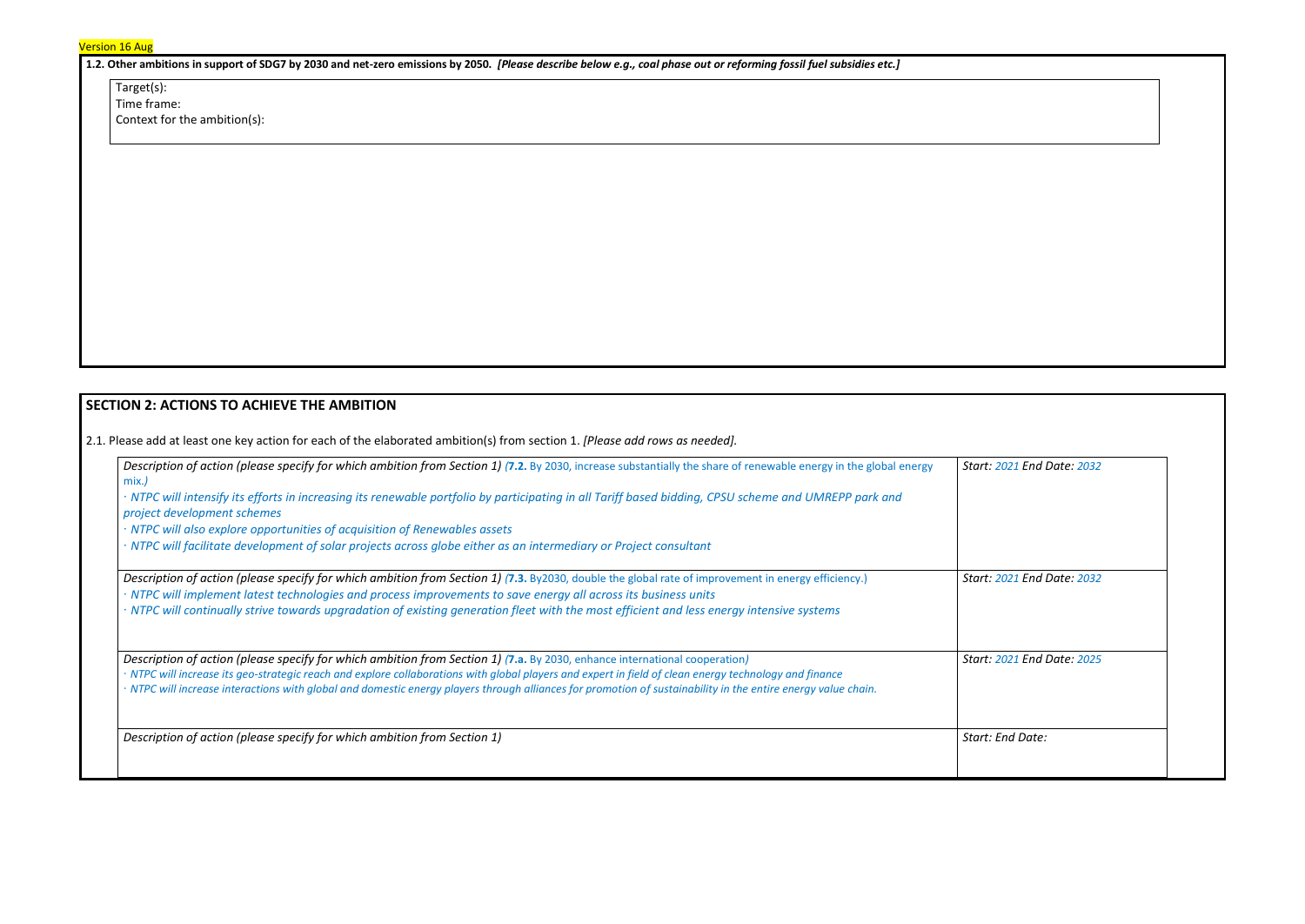## **SECTION 3: OUTCOMES**

3.1*.* Please add at least one measurable and time-based outcome for **each** of the actions from section 2. *[Please add rows as needed].*

| Outcome                                                                                       | Date |
|-----------------------------------------------------------------------------------------------|------|
| <b>7.2 Renewables Mix</b>                                                                     | 2021 |
| 5300 MW of UMREPP by 2025                                                                     |      |
| <b>7.3 Energy Efficiency</b>                                                                  |      |
| · 38% share of Super-critical and ultra-super technologies out of total coal capacity by 2022 |      |
| <b>7.a International Cooperation</b>                                                          |      |
| · Joining 1 International Alliance by 2022                                                    |      |

# **SECTION 4: REQUIRED RESOURCES AND SUPPORT**

4.1. Please specify required finance and investments for **each** of the actions in section 2.

#### **7.2. Renewables Mix**

∙ Investment and policy support for increase of domestic manufacturing capacity of solar and wind equipments to support renewables targets of India and NTPC

∙ Subsidy for off-shore wind projects to make it viable

**7.3. Energy Efficiency**

∙ Investment and beneficiaries support for upgradation of existing technologies

**7.a. International Cooperation**

∙ Availability of clean funds/ green finance for technology collaborations and transfers

4.2. [For countries only] In case support is required for the actions in section 2, please select from below and describe the required support and specify for which action.

*[Examples of support for Member States could include: Access to low-cost affordable debt through strategic de-risking instruments, capacity building in data collection; development of integrated energy plans and energy transition pathways; technical assistance, etc.]*

| $\Box$ Financing            | Description |
|-----------------------------|-------------|
| $\Box$ In-Kind contribution | Description |
| $\Box$ Technical Support    | Description |
| $\Box$ Other/Please specify | Description |

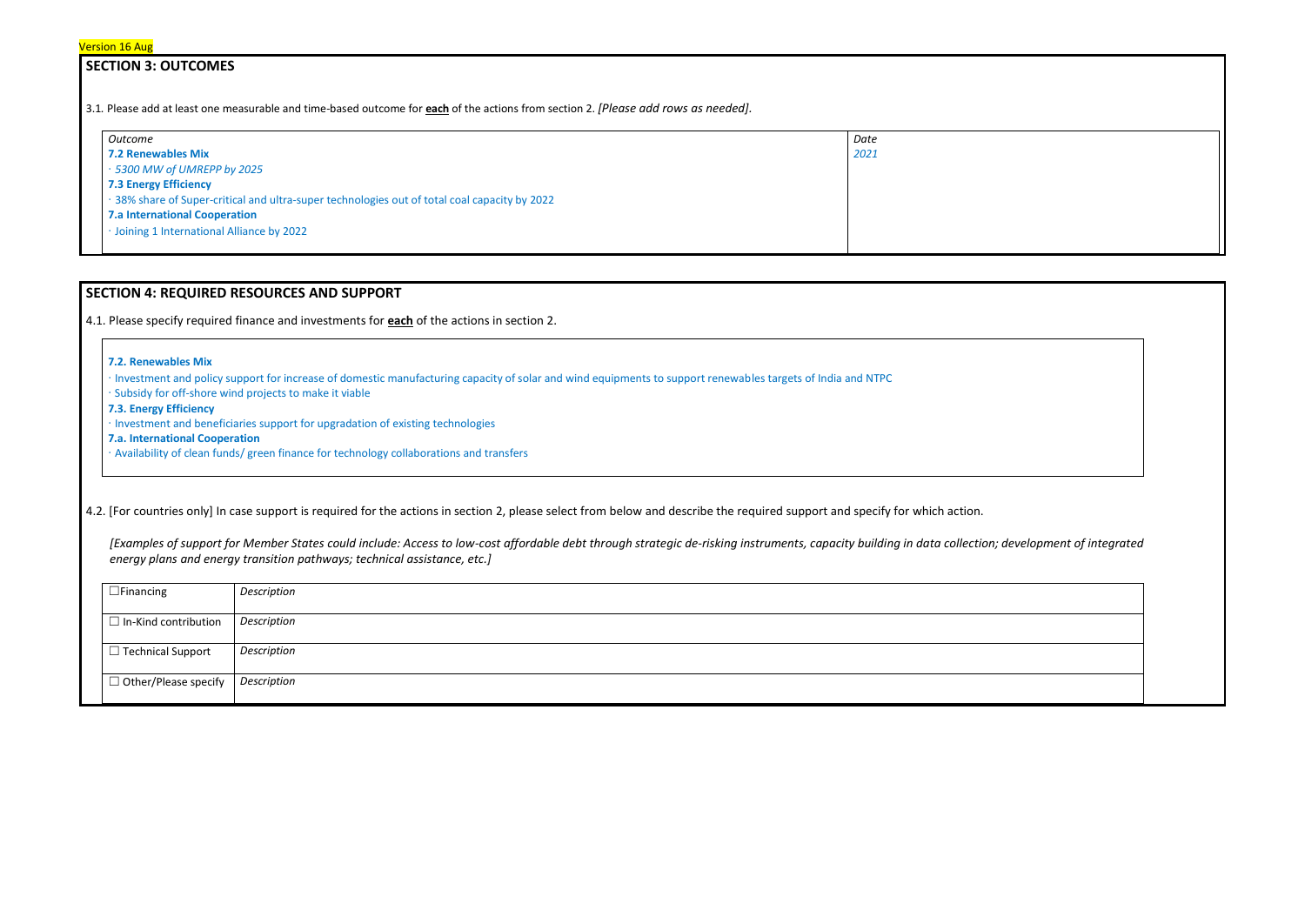## **SECTION 5: IMPACT**

5.1. Countries planned for implementation including number of people potentially impacted.

Majorly for India

5.2. Alignment with the 2030 Agenda for Sustainable Development – Please describe how **each** of the actions from section 2 impact advancing the SDGs by 2030. *[up to 500 words, please upload supporting strategy documents as needed]* 

NTPC's ambition for energy compacts will strengthen efforts for achieving various SDGs goals especially 7, 8, 9, 10, 11, 12, 13 and 17. Our efforts to increase renewables will provide clean energy to masses along with meeting climate goals. For an energy transition which is just and fair, it is important that speed of transition is gradual to balance both social and environmental impacts. As India is still a developing country, upgradation of existing less efficient thermal technologies into more efficient technologies will ensure affordability of electricity, lesser environmental footprint and positive social impact (in terms of employment etc.). Our efforts towards increasing global cooperation in the field of clean energy value chain and sustainability will ensure multiple benefits such as providing decent work opportunities, reduced inequalities, resource efficiency and accelerated innovations.

5.3. Alignment with Paris Agreement and net-zero by 2050 - Please describe how each of the actions from section 2 align with the Paris Agreement and national NDCs (if applicable) and support the net-zero emissions by 2050. *[up to 500 words, please upload supporting strategy documents as needed]* 

As per India's Paris Agreement and nationalNDCs, NTPC has aligned its renewable capacity addition targets. As mentioned, we will achieve 60 GW of cum. Renewable capacity by 2032. Also, NTPC's energy efficiency improvement programs will reduce our emission intensity i.e. CO<sub>2</sub> emitted per unit of electricity generated. This is also in alignment to India's target of reduction of emission intensity of its GDP.

- I. 1. Does the Energy Compact strengthen and/or add a target, commitment, policy, action related to SDG7 and its linkages to the other SDGs that results in a higher cumulative impact compared to existing frameworks? ☒Yes ☐No
- *I.2. Does the Energy Compact increase the geographical and/or sectoral coverage of SDG7 related efforts?* ⊠Yes □No
- I.3. Does the Energy Compact consider inclusion of key priority issues towards achieving SDG7 by 2030 and the net-zero emission goal of the Paris Agreement by 2050 as defied by latest global analysis and data including t *outcome of the Technical Working Groups?* ☒Yes ☐No



## **SECTION 6: MONITORING AND REPORTING**

6.1. Please describe how you intend to track the progress of the proposed outcomes in section 3. Please also describe if you intend to use other existing reporting frameworks to track progress on the proposed outcomes.

NTPC publishes its Sustainability Report/ Integrated Annual Report each year, wherein all the relevant sustainability indicators as per GRI standard and IIRC framework is disclosed. We will continue to communicate our progress for Energy Compact ambitions through theses forums or from Sustainability page of NTPC website.

### **SECTION 7: GUIDING PRINCIPLES CHECKLIST**

Please use the checklist below to validate that the proposed Energy Compact is aligned with the guiding principles.

**I. Stepping up ambition and accelerating action** - Increase contribution of and accelerate the implementation of the SDG7 targets in support of the 2030 Agenda for Sustainable Development for Paris Agreement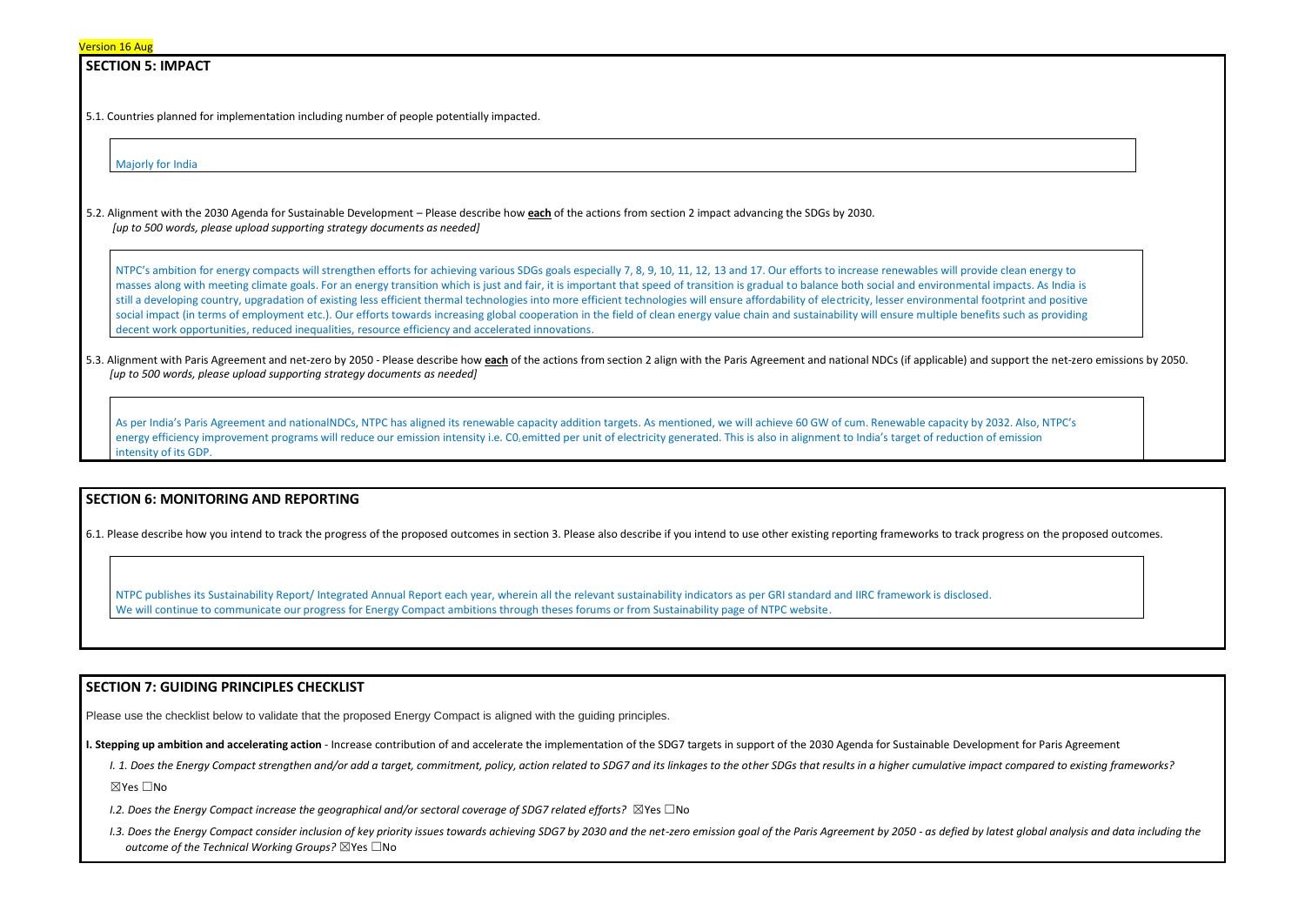**II. Alignment with the 2030 agenda on Sustainable Development Goals** – Ensure coherence and alignment with SDG implementation plans and strategies by 2030 as well as national development plans and priorities.

*II.1. Has the Energy Compact considered enabling actions of SDG7 to reach the other sustainable development goals by 2030?* ⊠Yes □No

*II.2. Does the Energy Compact align with national, sectoral, and/or sub-national sustainable development strategies/plans, including SDG implementation plans/roadmaps?* ☒Yes ☐No

*II.3. Has the Energy Compact considered a timeframe in line with the Decade of Action?* ⊠Yes □No

**III. Alignment with Paris Agreement and net-zero by 2050** - Ensure coherence and alignment with the Nationally Determined Contributions, long term net zero emission strategies.

*III.1. Has the Energy Compact considered a timeframe in line with the net-zero goal of the Paris Agreement by 2050?* □Yes □No

*III.2. Has the Energy Compact considered energy-related targets and information in the updated/enhanced NDCs?* ⊠Yes □No

*III.3. Has the Energy Compact considered alignment with reaching the net-zero emissions goal set by many countries by 2050?* ⊠Yes □No

**IV. Leaving no one behind, strengthening inclusion, interlinkages, and synergies** - Enabling the achievement of SDGs and just transition by reflecting interlinkages with other SDGs.

*IV.1. Does the Energy Compact include socio-economic impacts of measures being considered?* ⊠Yes □No

*IV.2. Does the Energy Compact identify steps towards an inclusive, just energy transition?* ⊠Yes □No

*IV.3. Does the Energy Compact consider measures that address the needs of the most vulnerable groups (e.g. those impacted the most by energy transitions, lack of energy access)?* ⊠Yes □No

8.3. Lead entity type ☐ Government  $\Box$  Non-Governmental Organization (NGO) ☐ Private Sector ☐ Local/Regional Government  $\Box$  Civil Society organization/Youth  $\Box$  Philanthropic Organization  $\Box$  Multilateral body /Intergov  $\Box$  Academic Institution / Scientific Community Community  $\boxtimes$  Other relevant actor

| vernmental Organization |  |
|-------------------------|--|
| ntific Community        |  |
|                         |  |
|                         |  |
|                         |  |
|                         |  |

**V. Feasibility and Robustness -** Commitments and measures are technically sound, feasible, and verifiable based a set of objectives with specific performance indicators, baselines, targets and data sources as needed.

V.1. Is the information included in the Energy Compact based on updated quality data and sectoral assessments, with clear and transparent methodologies related to the proposed measures? ⊠Yes □No

*V.2. Has the Energy Compact considered inclusion of a set of SMART (specific, measurable, achievable, resource-based and time based) objectives?* ⊠Yes □No

V.3. Has the Energy Compact considered issues related to means of implementation to ensure feasibility of measures proposed (e.g. cost and financing strategy, technical assistant needs and partnerships, policy and regulato *gaps, data and technology*)? ⊠Yes □No

## **SECTION 8: ENERGY COMPACT GENERAL INFORMATION**

### 8.1. Title/name of the Energy Compact

### NTPC Energy Ambition

8.2. Lead entity name (for joint Energy Compacts please list all parties and include, in parenthesis, its entity type, using entity type from below)

### NTPC LTD.